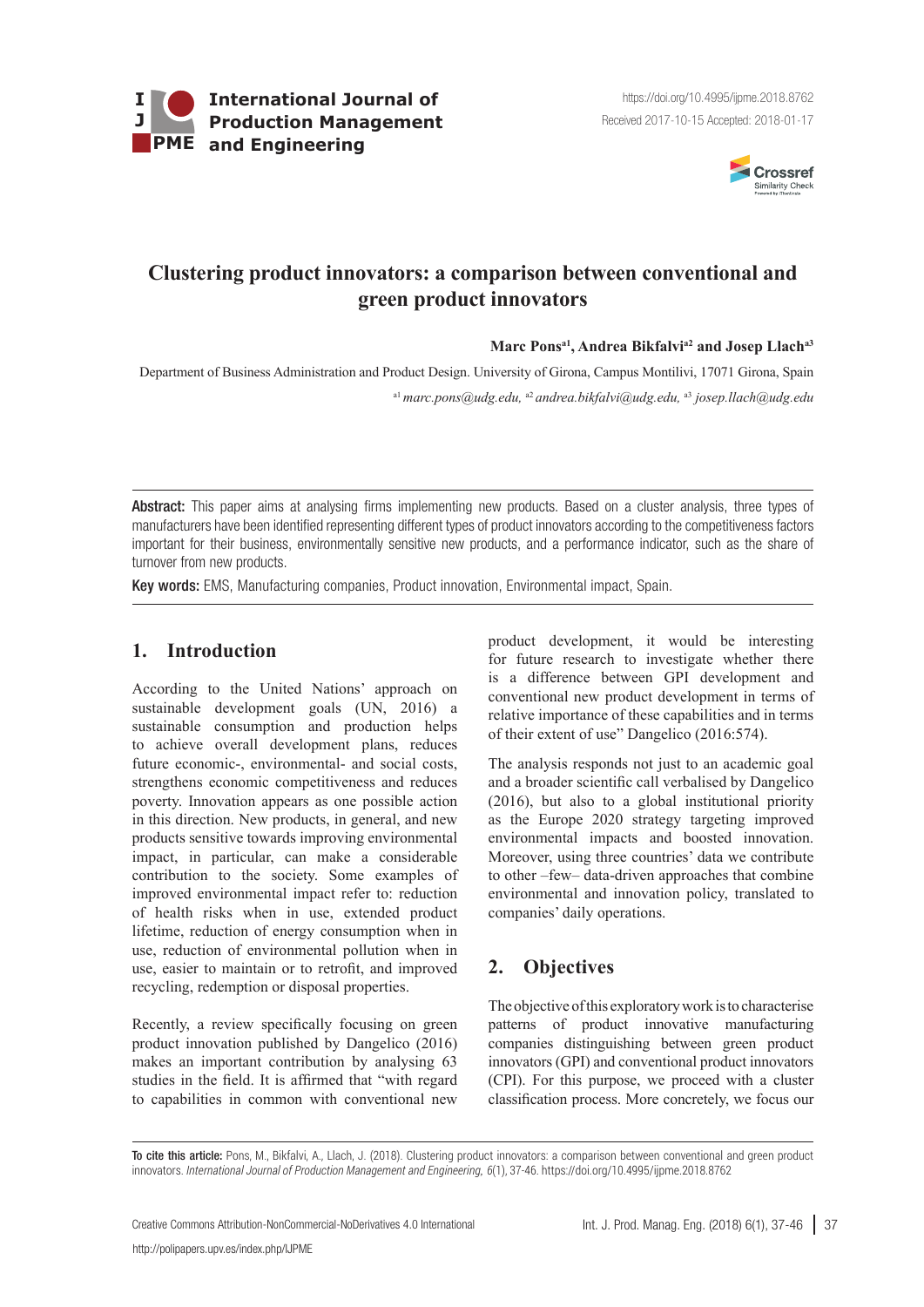analysis on firms that affirm having implemented product innovations in the last three years. We complement this aspect with a further detail, namely product innovators whose new products contemplate an improvement of the environmental impact by either using or disposing of them.

## **3. Literature review**

#### **3.1. Conceptual delimitation and definition of green product innovation**

A product innovative firm has been defined as the one that has implemented a new or significantly improved product during the period under review according to the Oslo Manual (OECD & Eurostat, 2005).

Complementing this definition, and for the purpose of this study, green product innovation is defines as the design, production and implementation of new or significantly improved products that have a positive impact on the environment when in use or when disposing of them.

Different authors use a variety of terms to describe new products with environmental implications that are synonyms and combinations of eco, eco-friendly, ecological, green, sustainable, environmental and environmental-friendly with innovation, product innovation, new product (Dangelico, 2016) (Gerstlberger *et al.,* 2014).

"Green product" and "environmental product" are used commonly to describe those that strive to protect or enhance the natural environment by conserving energy and/or resources and reducing or eliminating the use of toxic agents, pollution, and waste (Ottman *et al.,* 2006).

Pujari refers to the action to develop and market new products that address environmental issues. Most of the sustainable innovation in NPD relates to incremental or evolutionary innovation (Pujari, 2006).

Product innovations with environmental implications should fulfil two goals simultaneously, namely improvement of environmental impact and obtaining commercial performance (Gerstlberger *et al.,* 2014).

Holistic approaches to model design should prevail, as the ones advocated by the 6Rs (redesigning, reusing, remanufacturing, recovering, recycling, and reducing) and products with multiple life cycles (Thomé *et al.,* 2016).

## **3.2. Determinants of green product innovation**

Some authors tried to identify if and up to what degree, determinants of product innovation apply to green new product manufacturers. In the case of specific drivers, they also measured their effect (Edison *et al.,* 2013; Keupp *et al.,* 2012).

Other, grouped the factors in internal/external or by nature as technological capabilities, internal integrative capabilities, external integrative capabilities or marketing capabilities (Dangelico, 2016).

# **4. Methods**

Our research is based on data from the European Manufacturing Survey (EMS), 2015 edition. EMS is coordinated by the Fraunhofer Institute for Systems and In-novation Research (ISI, 2017) and it is the largest European survey in manufacturing activities to date. It aims to collect data relative to the modernisation of manufacturing processes and practices. It complements existing innovation surveys by including latest trends among the topics of interest. Further elaborating in this direction, environmental aspects (energy and material saving technologies and practices, energy consumption, their sources and use) have been considered and updated since 2009 and on-going. Our study includes data from EMS Spain, France and Portugal, formed by 194 firms' responses. The survey was performed on manufacturing firms having at least 20 employees.

Developed jointly by Columbia University and Yale University, the Environ-mental Performance Index (EPI) ranks 180 countries on 20 performance indicators, which track performance and progress on two broad objectives: protection of human health and protection of ecosystem (Hsu and Zomer, 2016). According to the latest edition all three countries are part of the top 10 of the 2016 EPI rankings, Spain ranks  $6<sup>th</sup>$  with an EPI score of 88.91, Portugal is at position 7 with a score of 88.63, while France situates at the  $10<sup>th</sup>$  position scoring 88.2 in the ranking where Finland has taken the top spot with the maximum possible score of 90.68. All countries included in the present analysis have high EPI performance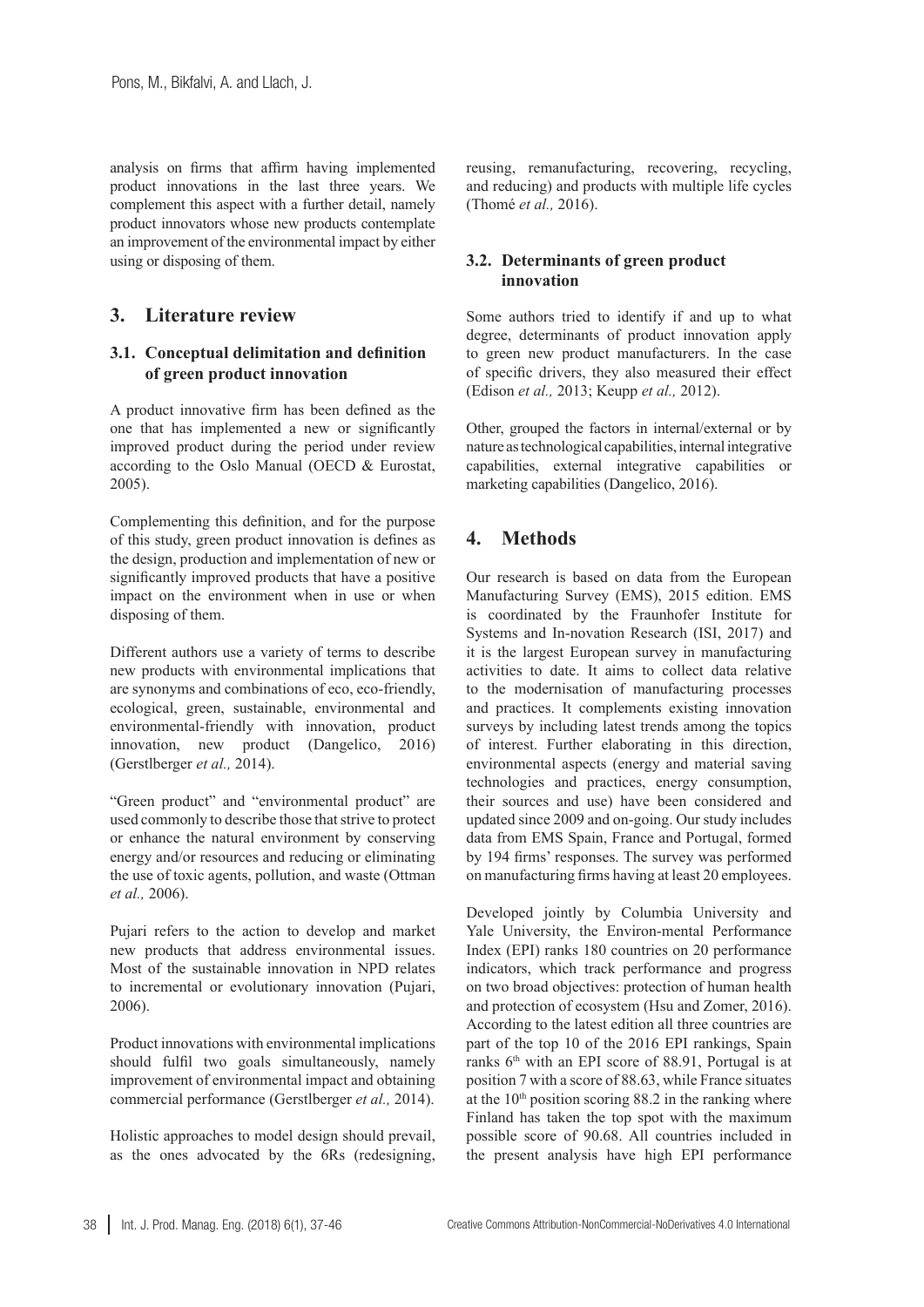| Universe:                         | Spanish, French and Portuguese manufacturing firms with at least 20 employees<br>CNAE 2009; codes from 10 to 33.           |
|-----------------------------------|----------------------------------------------------------------------------------------------------------------------------|
| Unit of analysis:                 | Establishment                                                                                                              |
| Sample:                           | 194 firms: (ES) 100; (FR) 61; (PT) 33                                                                                      |
| Confidence margin:                | 95%                                                                                                                        |
| Variance:                         | Maximum indetermination p=q=50%                                                                                            |
| Documentation                     | Paper (8 pages questionnaire) + Return envelope + Presentation letter                                                      |
| Channel                           | Postal                                                                                                                     |
| Fieldwork:                        | May to September 2015                                                                                                      |
| Reference period:                 | 2012-2014; 2014                                                                                                            |
| Institution:                      | Dept. of Business Administration and Product Design, University of Girona -<br>Girona (Spain)                              |
|                                   | University of Lyon, IAE Lyon, Lyon (France)                                                                                |
|                                   | Dept. of Mechanical and Industrial Engineering, Universidade Nova de Lisboa,<br>Caparica (Portugal)                        |
| Data base recording and creation: | ES: Outsourced to DAP GmbH - Passau (Germany)                                                                              |
|                                   | FR, PT: institution                                                                                                        |
| Sample distribution:              | By size and sector of activity                                                                                             |
| By 'Green product innovators':    | 'Conventional product innovators': 55 (ES) 34; (FR) 15; (PT) 6<br>'Green product innovators': 60 (ES) 23; (FR) 25; (PT) 12 |

<span id="page-2-0"></span>**Table 1.** Technical details for the Spanish, French and Portuguese subsamples of the European Manufacturing Survey 2015 edition.

indicators with a better performance than countries in their region (Europe), globally.

Technical details of the utilized subsamples are shown in [Table 1](#page-2-0).

From the existing distances in a set of variables, groups of cases have been created by a K-means cluster analysis. Variables were the ones in our sample representing the firm's competitive factors significance ranked from 1 (most important) to 6 (less important): 'product price', 'product quality', 'innovative products' and 'customization to customers' demands'. Other two competitive factors variables, 'Adherence to delivery/short delivery times' and 'Service', were not considered to obtain the clusters because they are not strictly linked with product innovation.

According with the obtained clusters of product innovators, a frequencies analysis for variables representing the technological level of firms and product development and manufacturing aspects and innovation drivers are performed. Other descriptive analysis have been elaborated from variables such as companies' personnel distribution and qualification, company size (normalized with logarithms), exportation index and strategic costs as percentage of the turnover in 2014, like energy, payroll or R&D costs.

The group of companies affirming their new products lead to an improvement of their environmental impact during their use or disposal - differentiating them from the rest of conventional product innovators- is called 'green product innovators'. Both groups are analysed separately to compare results and detect differences among clusters, being this the main objective of the present study.

#### **5. Results**

The cluster analysis results in three coherent groups of manufacturing establishments distinguishing between product innovators competing by i) customization, ii) price, and iii) innovation, as shown in [Figure 1](#page-3-0) and [Table](#page-2-1) 2. In these three cases, companies also compete by quality as well, but we label groups with the most relevant competitiveness factor that differentiates among the groups. The differences are also reported according the presence of firms whose new products improve their environmental impact.

<span id="page-2-1"></span>

|  | <b>Table 2.</b> Product innovators inside each obtained cluster. |
|--|------------------------------------------------------------------|
|--|------------------------------------------------------------------|

|              | Cluster 1     | Cluster 2 | Cluster 3  |
|--------------|---------------|-----------|------------|
|              | Customization | Price     | Innovation |
|              |               | N         |            |
| Conventional | 22            | 19        | 13         |
| Green        | 23            | 15        | 20         |
| Total        | 45            | 34        | 33         |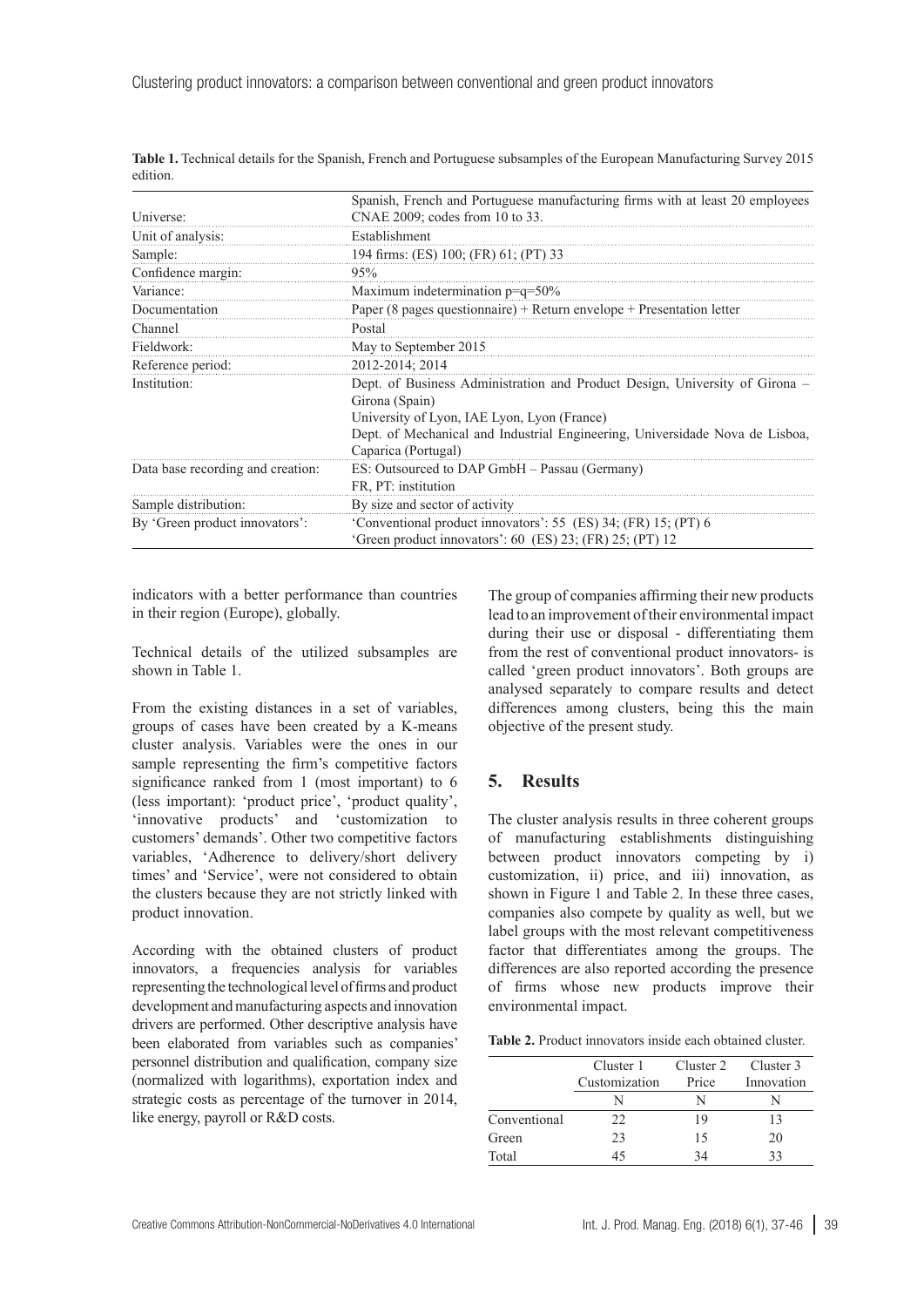

<span id="page-3-0"></span>**Figure 1.** Clustering methodology for product innovators (*Source*: Own elaboration).

## **5.1. Technological level, product development and product manufacturing characteristics**

[Table 3](#page-4-0) presents a frequency analysis of companies' technological level and product development and manufacturing characteristics for the three clusters, differentiating also between green and non-green/ conventional product innovators.

Technological level refers to the Eurostat aggregation of the manufacturing industry according to technological intensity based on firm's NACE code Rev.2.

It is observable that the majority of product innovative firms competing by innovation are GPI. Likewise, inside the cluster competing by customization, companies are notably more GPI than CPI except in the case of the low technological intensity ones that are clearly more CPI.

Low technological intensity firms competing by price, are 87.5% CPI, and more equilibrated for both groups in the case of Low-med, Med-high and High technological intensity ones.

Regarding the analysed manufacturing characteristics, we obtain the results for product development customization level, manufacturing customization level, batch or lot sizes, and product complexity level. A summary of the most interesting highlights regarding GPI is presented below.

### *5.1.1. Manufacturing characteristics for product innovators in "Customization" cluster*

Inside the cluster of innovators competing by Customization, companies with a high product development customization level are more GPI than CPI. No GPI can be found among manufactures that "make to order", that is the highest manufacturing customization level. The share of GPI increases as the lot/batch sizes decrease being a 78% of the firms in the case of manufacturing unit by unit. Mainly in high but also in low product complexity level the percentage of GPI is higher.

## *5.1.2. Manufacturing characteristics for product innovators in "Price" cluster*

In high product development customization level, the percentage of GPI competing by price is lower than the CPI one (40% *vs*. 60%). Regarding to the manufacturing customization degree, GPI represent a higher percentage in the group of companies that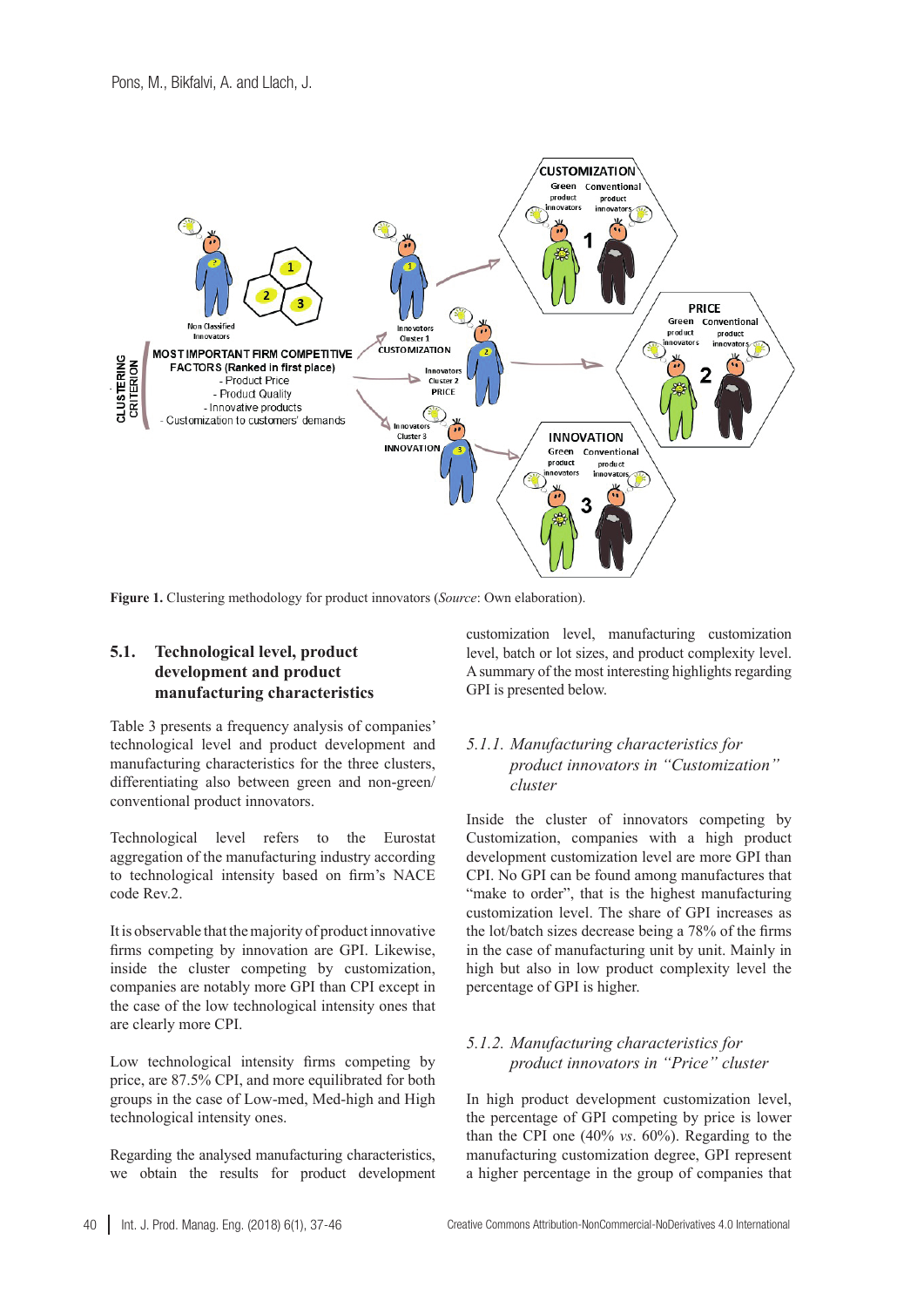produce with a "make to stock" system. Innovators producing in high lot/batch sizes are, mostly, CPI (66%). The percentage of GPI increases as it increases the product complexity level, being a 55% in the case of companies that produce highly complex products.

#### *5.1.3. Manufacturing characteristics for product innovators in "Innovation" cluster*

Product innovative firms competing by innovation that offer a medium or high product development customization level are mostly GPI in a 69% and a 55% respectively. In product manufacturing customization level, CPI represent only a 33% of the companies that assemble to order and no one of them make to stock or make to order. GPI represents the majority of innovators producing big size and unitary lot/batch sizes with a 70% and 88% respectively. In all product complexity degrees, GPI represent the majority of firms inside this cluster with a very similar percentages:  $60\%$  for high,  $61\%$ for medium and 60% for low complexity.

#### **5.2. Main origins of impulses/ideas for innovation**

As it is observed in [Table 4](#page-5-0) and more easily in Figure 2, some differences between Conventional and Green product innovators appear regarding the

<span id="page-4-0"></span>**Table 3.** Frequency analysis for firms' technological level, development and manufacturing customization, lot size and product complexity.

|                                   |                      |              | Cluster 1      |                      |                | Cluster 2 |                | Cluster 3         |  |
|-----------------------------------|----------------------|--------------|----------------|----------------------|----------------|-----------|----------------|-------------------|--|
|                                   |                      |              |                | <b>CUSTOMIZATION</b> | <b>PRICE</b>   |           |                | <b>INNOVATION</b> |  |
|                                   |                      |              | N              | [%]Column            | N              | [%]Column | N              | [%]Column         |  |
|                                   | Low                  | Conventional | 9              | 64.3 %               | 7              | 87.5 %    | 6              | 42.9%             |  |
|                                   |                      | Green        | 5              | 35.7%                | 1              | 12.5 %    | 8              | 57.1 %            |  |
| Tech Level<br>(from NACE<br>rev2) | Med-low              | Conventional | $\tau$         | 41.2%                | 6              | 50.0%     | $\overline{4}$ | 36.4%             |  |
|                                   |                      | Green        | 10             | 58.8%                | 6              | 50.0%     | 7              | 63.6%             |  |
|                                   | Med-high             | Conventional | 6              | 42.9%                | 6              | 42.9%     | 3              | 37.5 %            |  |
|                                   | and High             | Green        | 8              | 57.1 %               | 8              | 57.1 %    | 5              | 62.5 %            |  |
|                                   | Low                  | Conventional | 1              | 100.0%               | 1              | 50.0%     | 1              | 50.0%             |  |
| Product                           |                      | Green        | $\theta$       | $0.0\%$              | 1              | 50.0%     | 1              | 50.0%             |  |
| development                       | Med                  | Conventional | 8              | 57.1 %               | 9              | 52.9%     | 4              | 30.8%             |  |
| customization                     |                      | Green        | 6              | 42.9%                | 8              | 47.1 %    | 9              | 69.2%             |  |
| level                             |                      | Conventional | 13             | 46.4%                | $\overline{9}$ | 60.0%     | 8              | 44.4 %            |  |
|                                   | High                 | Green        | 15             | 53.6%                | 6              | 40.0%     | 10             | 55.6%             |  |
|                                   | Make to<br>order     | Conventional |                | 100.0%               | $\theta$       | $0.0\,\%$ | $\theta$       | $0.0\,\%$         |  |
|                                   |                      | Green        | $\overline{0}$ | $0.0\%$              | $\theta$       | $0.0\%$   | 1              | $100.0~\%$        |  |
|                                   | Assemble to<br>order | Conventional | 5              | 45.5 %               | 3              | 50.0%     | 3              | 33.3%             |  |
| Manufacturing<br>customization    |                      | Green        | 6              | 54.5%                | 3              | 50.0%     | 6              | 66.7%             |  |
| level                             | make to              | Conventional | $\overline{c}$ | 40.0%                | 3              | 42.9%     | $\overline{0}$ | $0.0\%$           |  |
|                                   | stock                | Green        | 3              | 60.0%                | $\overline{4}$ | 57.1 %    | 3              | 100.0%            |  |
|                                   | No                   | Conventional | 12             | 46.2%                | 13             | 61.9%     | 10             | 52.6%             |  |
|                                   | production           | Green        | 14             | 53.8%                | 8              | 38.1%     | 9              | 47.4 %            |  |
|                                   |                      | Conventional | $\overline{2}$ | 22.2%                | $\overline{2}$ | 50.0%     | 1              | 12.5 %            |  |
|                                   | Unit                 | Green        | 7              | 77.8%                | 2              | 50.0%     | 7              | 87.5 %            |  |
| Batch or lot                      |                      | Conventional | 13             | 52.0%                | 9              | 50.0%     | 9              | $60.0\%$          |  |
| sizes                             | Med size             | Green        | 12             | 48.0%                | 9              | 50.0%     | 6              | 40.0%             |  |
|                                   |                      | Conventional | 7              | 63.6%                | 8              | 66.7%     | 3              | $30.0\,\%$        |  |
|                                   | Big size             | Green        | 4              | 36.4%                | 4              | 33.3%     | 7              | 70.0%             |  |
|                                   |                      | Conventional | 4              | 44.4 %               | $\overline{2}$ | 100.0%    | 2              | 40.0%             |  |
|                                   | Low                  | Green        | 5              | 55.6 %               | $\Omega$       | $0.0\%$   | 3              | 60.0%             |  |
| Product                           |                      | Conventional | 14             | 56.0%                | 11             | 57.9%     | 7              | 38.9%             |  |
| complexity level                  | Medium               | Green        | 11             | 44.0 %               | 8              | 42.1 $%$  | 11             | 61.1%             |  |
|                                   |                      | Conventional | $\overline{4}$ | 36.4%                | $\overline{5}$ | 45.5%     | $\overline{4}$ | 40.0%             |  |
|                                   | High                 | Green        | 7              | 63.6%                | 6              | 54.5 %    | 6              | 60.0%             |  |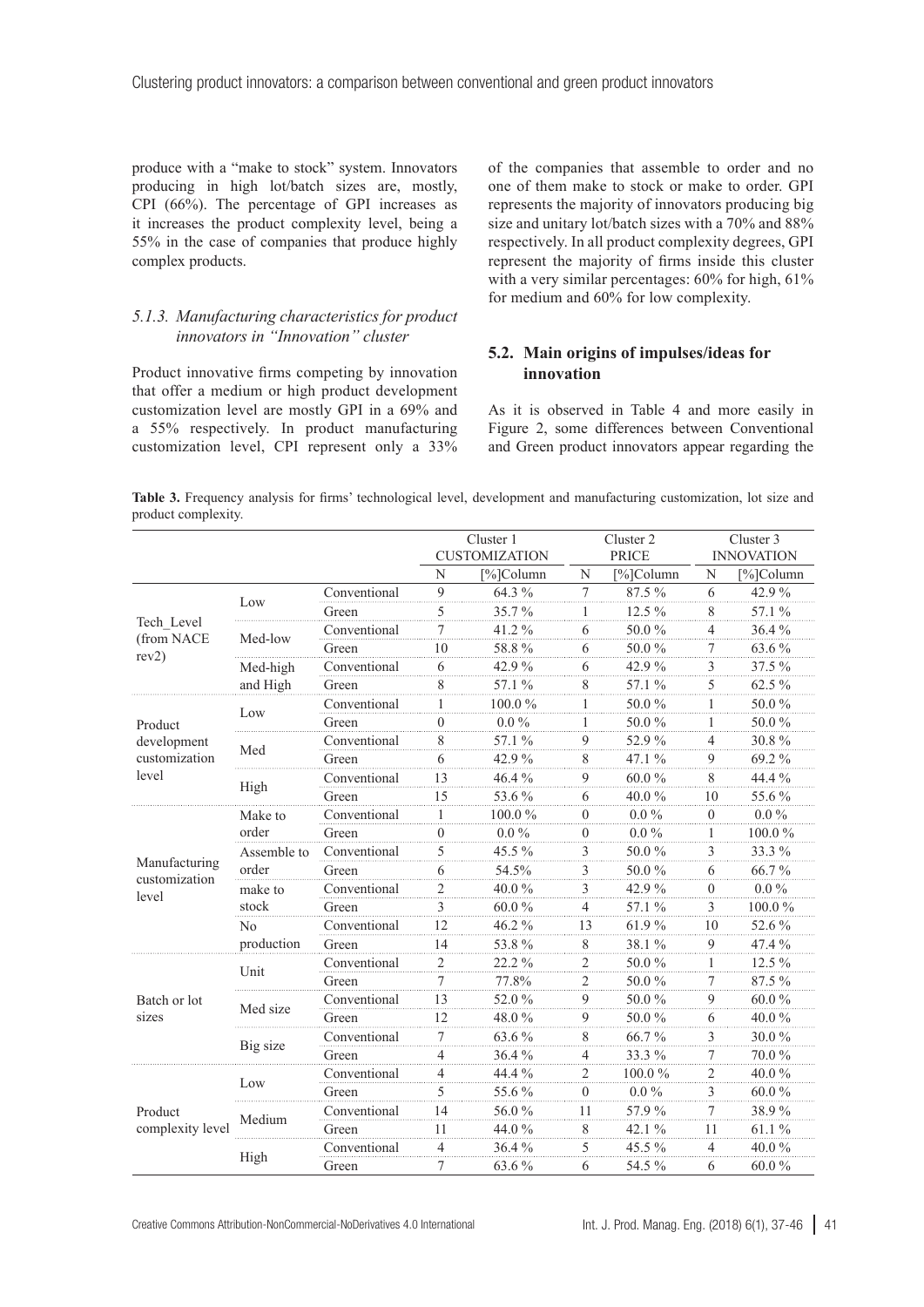origin of impulses/ideas they declared to use for their innovations. These differences are also particular for every cluster and they could not be appreciated in a general, non-clustered analysis.

Green Product innovators competing by customisation find inspiration for new product development in the R&D/engineering department and the customer service section. Complementary, ideas for NPD also come from the customer/user.

The pattern is partially similar for low cost product innovators who find their main sources of inspiration in the R&D/engineering department, the customer/ user and CEO/management (in decreasing order).

Green Product innovators competing by innovation are mainly inspired by the customer/user followed by the CEO/management and third, in the R&D/ engineering department.

#### **5.3. Companies' characteristics**

Since companies' characteristics are important determinants of innovation, it is interesting to observe the results showed in [Table](#page-7-0) 5, Table 6 and Table 7.

## *5.3.1. Personnel*

Closely related to the previous section qualification level of employees is often related to companies' capacity to innovate. The results in [Table 5](#page-7-0) show that the highest level of qualification is characteristic to cluster of firms following a strategy based on price, followed by those firms differentiating from competitors through innovation, and last the ones focusing on customization. When comparing traditional product innovators to green product innovators, major differences in favour of GPI showing higher or equal values to the other ones, can be observed in the "low cost" category. Differences are minor and do not exceed 0.2 points.

As observed in the previous section both internal to the firm and external sources of ideas/ impulses for innovation can be detected. Focusing the attention on the distribution of employees in the different key functional areas of the firm the analysis shows the following: i) indifferently of the cluster, research & development employees are more numerous in GPIs, ii) Cluster 2 shows differentiated characteristics in the sense that GPIs that belong to this have higher concentration of employees in manufacturing, assembly and other areas, iii) the major difference

<span id="page-5-0"></span>

|  |  |  |  | Table 4. Frequency analysis for main origins of ideas/impulses for innovation by cluster. |  |
|--|--|--|--|-------------------------------------------------------------------------------------------|--|
|  |  |  |  |                                                                                           |  |
|  |  |  |  |                                                                                           |  |
|  |  |  |  |                                                                                           |  |

|                               |              | Cluster 1<br><b>CUSTOMIZATION</b> |                                        |                                        |              | Cluster 2<br><b>PRICE</b>                            |                                        |                | Cluster 3<br><b>INNOVATION</b>                    |                                     |  |  |
|-------------------------------|--------------|-----------------------------------|----------------------------------------|----------------------------------------|--------------|------------------------------------------------------|----------------------------------------|----------------|---------------------------------------------------|-------------------------------------|--|--|
|                               |              | $\mathsf{z}$                      | Companies by<br>%] Share of<br>cluster | [%] companies by<br>of ideas<br>origin | Z            | $\rm{Vd}$<br>Share of<br>Companies<br>cluster<br>[%] | [%] companies by<br>of ideas<br>origin | Z              | Companies by<br>Share of<br>cluster<br>$\sqrt{6}$ | [%] companies by<br>origin of ideas |  |  |
| R&D/                          | Conventional | 11                                | 32.4 %                                 | 20.0%                                  | 15           | 44.1 %                                               | 27.3 %                                 | 8              | 23.5 %                                            | 14.5 %                              |  |  |
| engineering                   | Green        | 17                                | 47.2 %                                 | 28.3%                                  | 12           | 33.3 %                                               | 20.0%                                  | 7              | $19.4\%$                                          | 11.7%                               |  |  |
| Production                    | Conventional | 6                                 | 37.5 %                                 | 10.9%                                  | 7            | 43.8%                                                | $12.7\%$                               | 3              | 18.8%                                             | 5.5 %                               |  |  |
|                               | Green        |                                   | 63.6 %                                 | 11.7%                                  |              | $9.1\%$                                              | $1.7\%$                                | 3              | 27.3 %                                            | 5.0%                                |  |  |
| Customer                      | Conventional | 5                                 | 35.7%                                  | $9.1\%$                                | 2            | 14.3 %                                               | $3.6\%$                                | 7              | 50.0%                                             | 12.7%                               |  |  |
| service                       | Green        | 12                                | 50.0%                                  | 20.0%                                  | 5            | 20.8%                                                | 8.3 %                                  | 7              | 29.2 %                                            | 11.7%                               |  |  |
| CEO/                          | Conventional | 10                                | 43.5 %                                 | 18.2%                                  | 8            | 34.8%                                                | 14.5 %                                 | 5              | 21.7%                                             | $9.1\%$                             |  |  |
| management                    | Green        | 11                                | 39.3 %                                 | 18.3%                                  | 8            | 28.6%                                                | 13.3 %                                 | 9              | 32.1%                                             | 15.0%                               |  |  |
| Customer or                   | Conventional | 17                                | 48.6%                                  | 30.9%                                  | 8            | 22.9%                                                | 14.5 %                                 | 10             | 28.6%                                             | 18.2%                               |  |  |
| user                          | Green        | 12                                | 34.3 %                                 | 20.0%                                  | 9            | 25.7%                                                | 15.0%                                  | 14             | 40.0%                                             | 23.3%                               |  |  |
|                               | Conventional | $\overline{2}$                    | 40.0%                                  | $3.6\%$                                |              | 20.0%                                                | 1.8%                                   | $\overline{c}$ | 40.0%                                             | $3.6\%$                             |  |  |
| Supplier                      | Green        | $\overline{2}$                    | 50.0%                                  | $3.3\%$                                | $\mathbf{0}$ | $0.0\%$                                              | $0.0\,\%$                              | $\overline{2}$ | 50.0%                                             | 3.3 %                               |  |  |
| Research                      | Conventional | $\overline{0}$                    | $0.0\%$                                | $0.0\%$                                | 3            | 100.0%                                               | 5.5 %                                  | $\overline{0}$ | $0.0\%$                                           | $0.0\%$                             |  |  |
| institutions.<br>universities | Green        | 3                                 | 50.0%                                  | $5.0\%$                                | 2            | 33.3 %                                               | $3.3\%$                                | 1              | $16.7\%$                                          | $1.7\%$                             |  |  |
|                               | Conventional |                                   | 33.3 %                                 | $1.8\%$                                |              | 33.3 %                                               | 1.8%                                   |                | $33.3\%$                                          | $1.8\%$                             |  |  |
| Consultancy                   | Green        | 0                                 | $0.0\%$                                | $0.0\%$                                |              | 50.0%                                                | $1.7\%$                                |                | 50.0%                                             | $1.7\%$                             |  |  |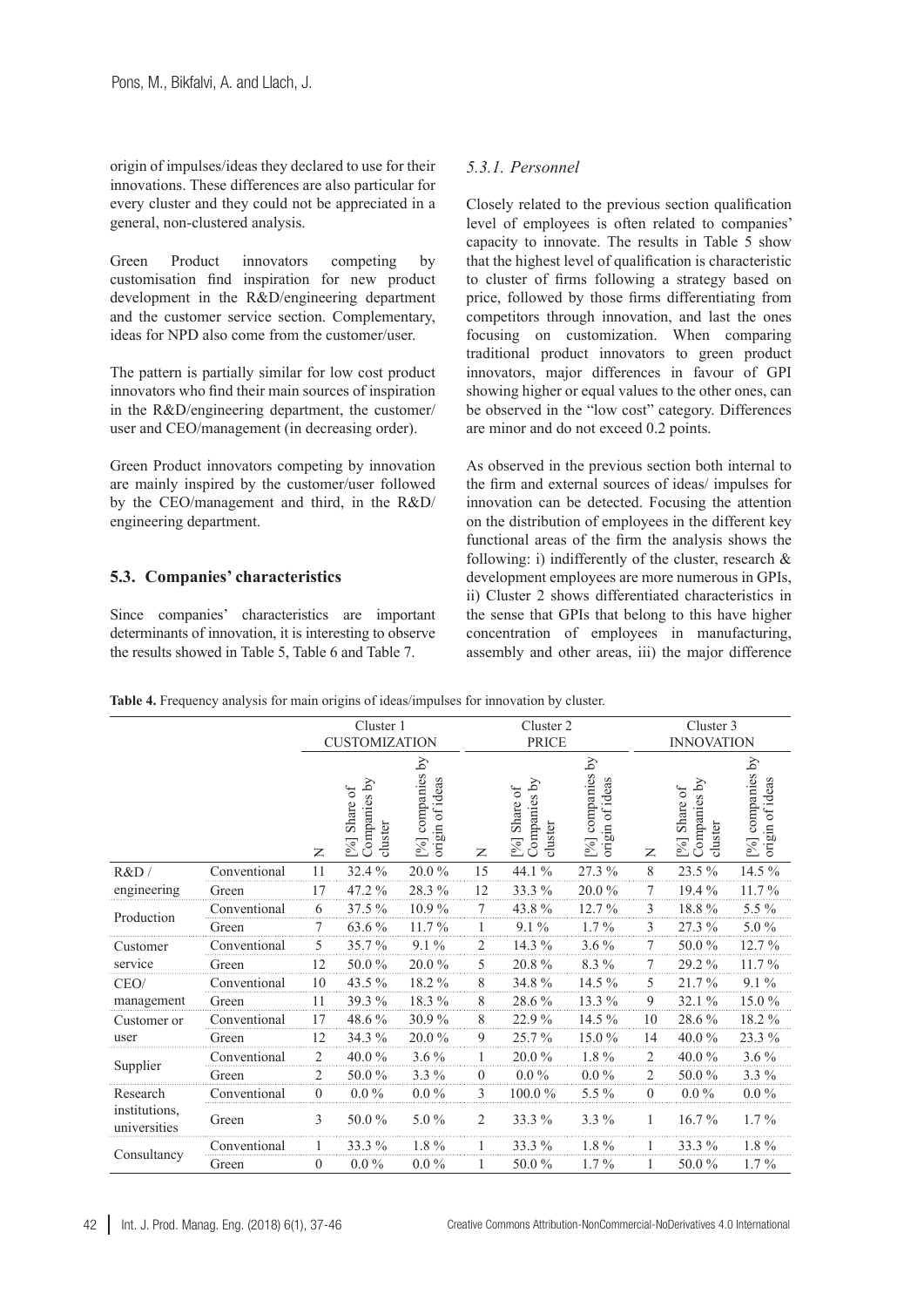





**Cluster 3: Innovation** 

**Figure 2.** Manufacturing firm's main origin of ideas/impulses for innovation by clusters.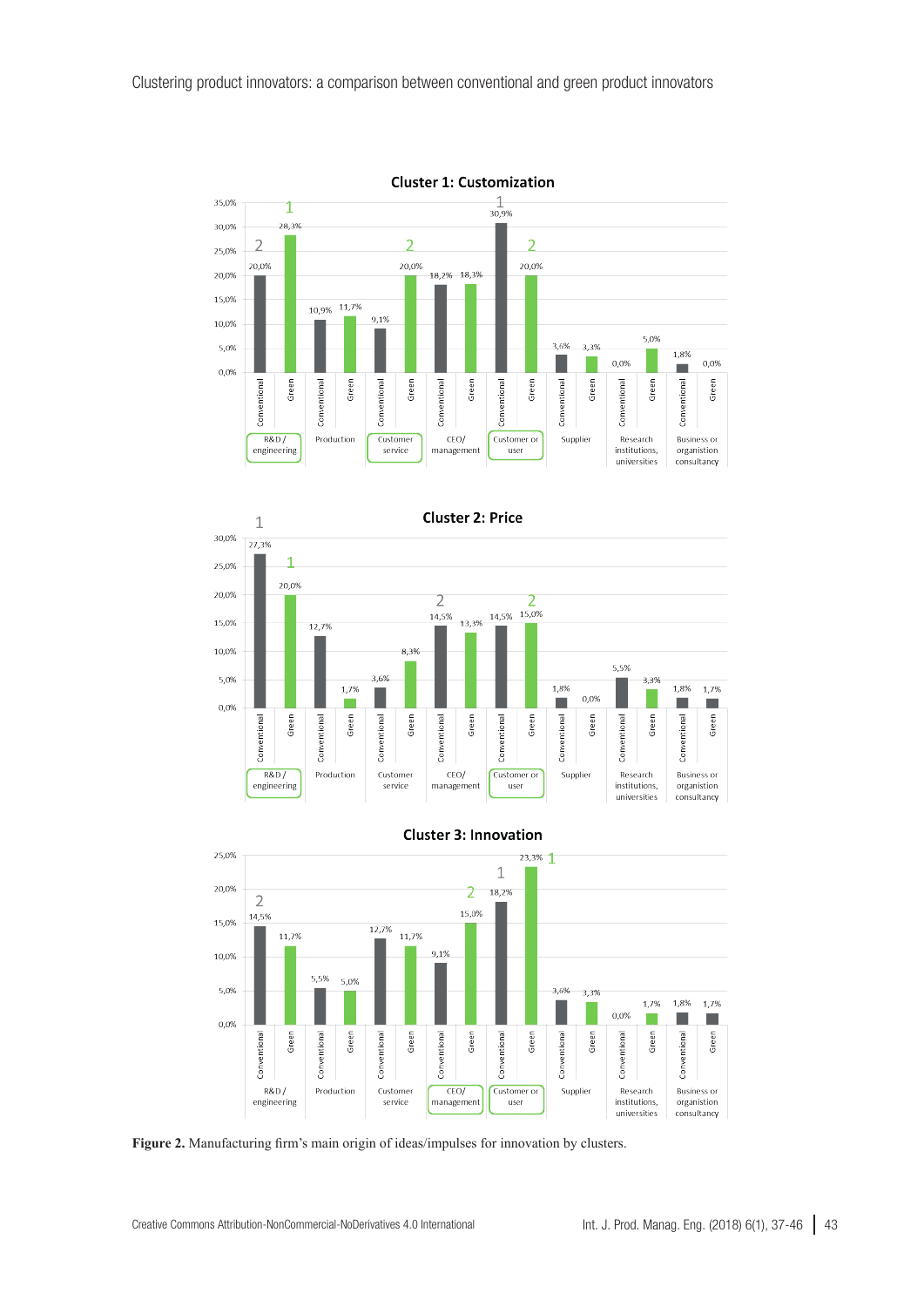<span id="page-7-0"></span>

|  | Table 5. Descriptive analysis for the personnel qualification [1-5] by cluster. |  |
|--|---------------------------------------------------------------------------------|--|
|  |                                                                                 |  |

|                                            |              | Cluster1<br><b>TISTOMIZATION</b> |  |  | Cluster 2 |  | Cluster 3         |
|--------------------------------------------|--------------|----------------------------------|--|--|-----------|--|-------------------|
|                                            |              |                                  |  |  |           |  | <b>INNOVATION</b> |
|                                            |              |                                  |  |  |           |  |                   |
| Global Personnel qualification [1-5] 1 for | ∴onventional |                                  |  |  |           |  |                   |
| lowest and 5 for highest (PhD and Master)  | Green        |                                  |  |  |           |  |                   |

in percentage points can be observed in Cluster 3, the results showing customer service as the function concentrating more employees in Conventional product innovators than in GPIs (22.3 *vs*. 10.3).

#### *5.3.2. Size, costs and economic parameters*

The results for GPI and CPI regarding different variables representing company size, costs and economic performance are showed in [Table 7.](#page-7-1)

The differential of turnover as a basic financial performance indicator does not show any significant difference between GPI and CPI. The same similarities between green and conventional innovators appear in variables as number of employees, payroll costs or relative percentage of energy costs for all the clusters.

The most outstanding results appear in the cluster of firms following a strategy based on price regarding

|  |  |  |  | <b>Table 6.</b> Descriptive analysis for the personnel distribution inside each company areas in % by cluster. |  |
|--|--|--|--|----------------------------------------------------------------------------------------------------------------|--|
|--|--|--|--|----------------------------------------------------------------------------------------------------------------|--|

|                            |              | Cluster1<br><b>CUSTOMIZATION</b> |          | Cluster 2<br><b>PRICE</b> |      |      | Cluster 3<br><b>INNOVATION</b> |
|----------------------------|--------------|----------------------------------|----------|---------------------------|------|------|--------------------------------|
|                            |              |                                  | $\sigma$ |                           | σ    | u    | $\sigma$                       |
|                            | Conventional | 37                               | 39       | 6 Q                       | 66   | 3.8  | 57                             |
| Research & Development     | Green)       | 63                               | 4.6      |                           | 53   | 5.4  | 7.7                            |
|                            | Conventional | 3.8                              | 5.9      | 7.3                       | 81   | 3.0  | 3.4                            |
| Configuration, design      | Green)       | 85                               | 89       | 42                        | 70   | 46   | 4.9                            |
|                            | Conventional | 69.8                             | 169      | 579                       | 22 3 | 616  | 28.6                           |
| Manufacturing and assembly | t freen      | 610                              | 14.9     | 653                       | 12.0 | 58.7 | 19.5                           |
|                            | Conventional | 33                               | 4.3      | 7.8                       | 81   | 222  | 32.2                           |
| Customer service           | Green        | 6()                              | 5 O      | 66                        | 4.6  | 10.3 | 9.8                            |
|                            | Conventional | 20.7                             | 14.1     | 22 Z                      | I 4  | 155  |                                |
| Other                      | Green)       | 193                              |          |                           | 23 3 | 20.6 |                                |

*Main differences*

<span id="page-7-1"></span>**Table 7.** Descriptive analysis for company size, strategic costs and exportation by cluster.

|                                          |              | Cluster1<br><b>CUSTOMIZATION</b> |                            | Cluster 2<br><b>PRICE</b> |                | Cluster 3<br><b>INNOVATION</b> |          |
|------------------------------------------|--------------|----------------------------------|----------------------------|---------------------------|----------------|--------------------------------|----------|
|                                          |              |                                  |                            |                           |                |                                |          |
|                                          | Conventional | u<br>34                          | $\sigma$<br>$\overline{4}$ | u<br>33                   | $\sigma$<br>15 | u<br>31                        | $\sigma$ |
| Ln (Annual turnover 2014)                | Green        | 3.1                              | 13                         | 37                        | 22             | 29                             | 12       |
| Ln (Number of employees 2014)            | Conventional | 4.9                              |                            | 4.4                       | 10             | 4.2                            | 1.8      |
|                                          | Green        | 43                               | 10                         | 52                        | 1.5            | 4.5                            |          |
|                                          | Conventional | 3.0                              | 40                         | 8.8                       | 82             | 33                             | 4.9      |
| $\%$ of R&D relative to incomes 2014     | Green        | 29                               | 26                         | 4.9                       | 5.4            | 4.0                            | 37       |
|                                          | Conventional | 20.8                             | 7.7                        | 23.0                      | 12.6           | 22.9                           | 17.1     |
| Payroll costs as % of turnover 2014      | Green        | 23.1                             |                            | 253                       | 160            | 24.5                           | 12.2     |
|                                          | Conventional | 44 1                             | 30.7                       | 48.1                      | 37.0           | 45.2                           | 29.1     |
| % Products sold abroad                   | Green        | 414                              | 30 Q                       | 63.0                      | 23.2           | 404                            | 32.2     |
|                                          | Conventional | 29                               | 42                         | 32                        | うち             | 66                             | 10.8     |
| Total energy costs as % of turnover 2014 | Green        | 4.5                              | 7.8                        | 4.0                       | 3.5            | 3.8                            | 4.0      |

*Main differences*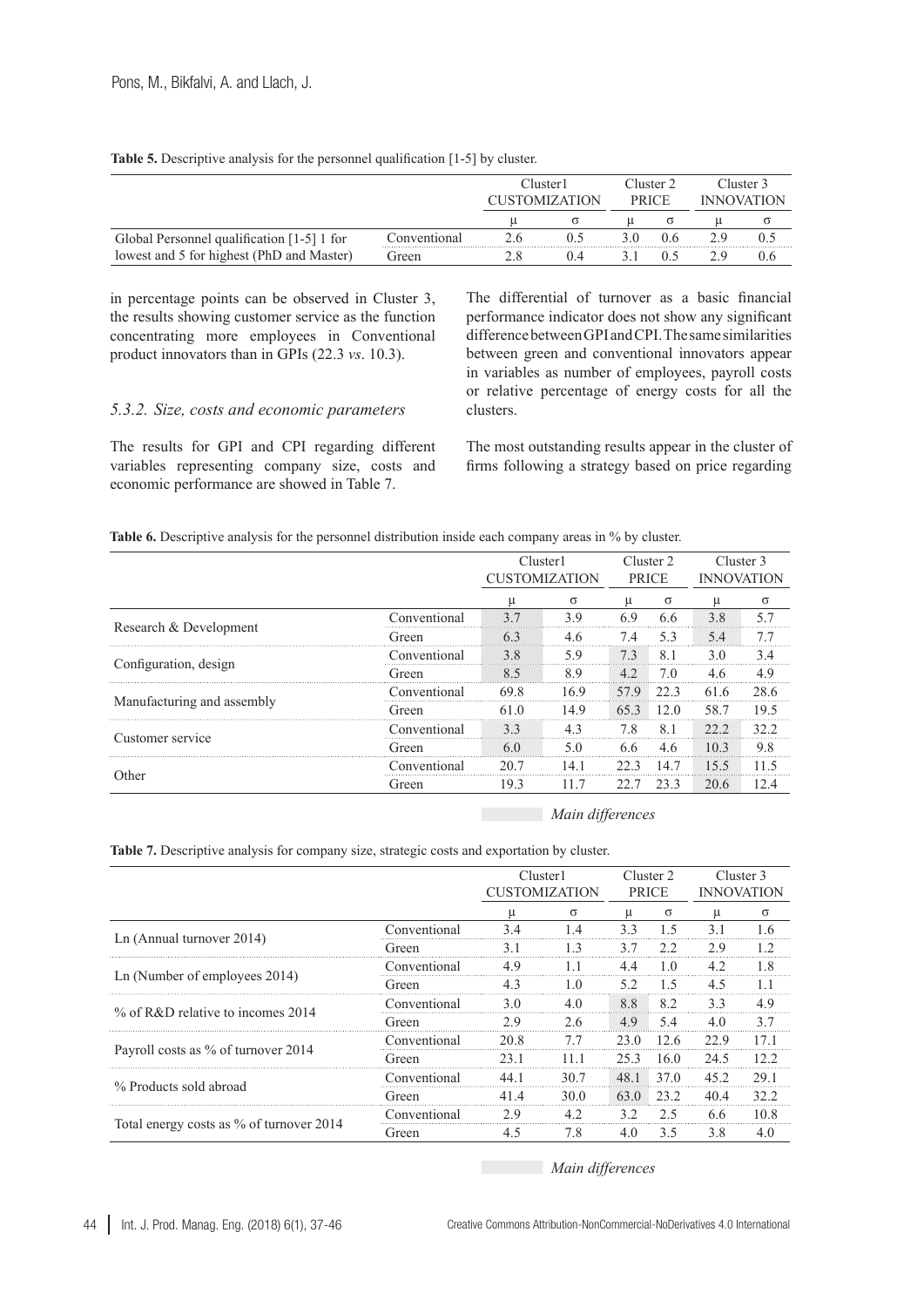variables representing relative R&D expenditures and exportation.

In this cluster, we can observe GPI declare, in average, less percentage of R&D expenditures relative to incomes than CPI. On the other hand, GPI declare they sell more percentage of products abroad than CPI.

## **6. Conclusions**

The paper provides recent objective data regarding product innovation and sustainability in Southwestern European manufacturing firms.

Introducing clusters, hidden aspects that differentiate green product innovators from conventional ones it can be observed. These differences can not be seen in an overall analysis.

Describing and differentiating both groups of GPI and CPI, our findings could be insights for policy makers to identify drivers and factors that impulse this type of desirable innovations or barriers that difficult their emergence.

It could be informative for manufacturing practitioners in terms of characteristics and opportunities of green new product innovation.

## **7. Contribution**

The present work aims to complement previous descriptive analysis on product innovation and sustainability in manufacturing firms using the same methodology (Pons *et al.,*, 2013; Palčič *et al.,*, 2013; Pons *et al.*, 2017), but adding a layer of complexity achieved by the cluster analysis as well as presenting recent data on a topic situated at the intersection of two crucial societal issues, namely environment and innovation.

While manufacturers can find greening opportunities in both process and products, the product option remains one of the most perceived and visible alternative for stakeholders, being that the backbone of the present contribution.

## **8. Future research**

The study could be expanded to 10 countries evaluating country effects. It would be interesting to observe if different environmental policies, regulations or green cultures affects to the results.

A more sophisticated analysis of performance (environmental and economic) in relation to these GPI should be made in the future.

In the framework of a wider sample, it could be possible to compute a variable capturing different degrees of greenness considering, for example, the extent of implementation of green product innovations.

Models testing relationships between drivers/ barriers, company characteristics and green product innovation and/or performance, have to be further studied.

## **References**

- Dangelico, R.M. 2016. Green Product Innovation: Where we are and Where we are Going. *Business Strategy and the Environment*, *25*(8), 560–576. <https://doi.org/10.1002/bse.1886>
- Edison, H., Bin Ali, N., Torkar, R. (2013). Towards innovation measurement in the software industry. *Journal of Systems and Software, 86*(5), 1390–1407. <https://doi.org/10.1016/j.jss.2013.01.013>
- Gerstiberger. W., Præst Knudsen, M., Stampe, I. (2014). Sustainable development strategies for product innovation and energy efficiency. *Business Strategy and the Environment, 23*(2), 131–144. <https://doi.org/10.1002/bse.1777>
- Hsu, A., Zomer, A*.* (2016). 2016 Environmental Performance Index (EPI). *Wiley StatsRef: Statistics Reference Online*. 1–5. <https://doi.org/10.1002/9781118445112.stat03789.pub2>
- ISI. 2016. The European Manufacturing Survey. Available at: <http://www.isi.fraunhofer.de/isi-en/i/projekte/fems.php> [Accessed: February 20, 2013].
- Keupp, M.M., Palmié, M., Gassmann, O. (2012). The Strategic Management of Innovation: A Systematic Review and Paths for Future Research. *International Journal of Management Reviews, 14*(4), 367–390.<https://doi.org/10.1111/j.1468-2370.2011.00321.x>

OECD & Eurostat. (2005). Oslo Manual Guidelines for Collecting and Interpreting Innovation Data.<https://doi.org/10.1787/9789264013100-en>

Ottman, J.A., Stafford, E.R., Hartman, C.L. (2006). Avoiding Green Marketing Myopia. *Environment, 48*(5), 22. [https://doi.org/10.3200/](https://doi.org/10.3200/ENVT.48.5.22-36) [ENVT.48.5.22-36](https://doi.org/10.3200/ENVT.48.5.22-36)